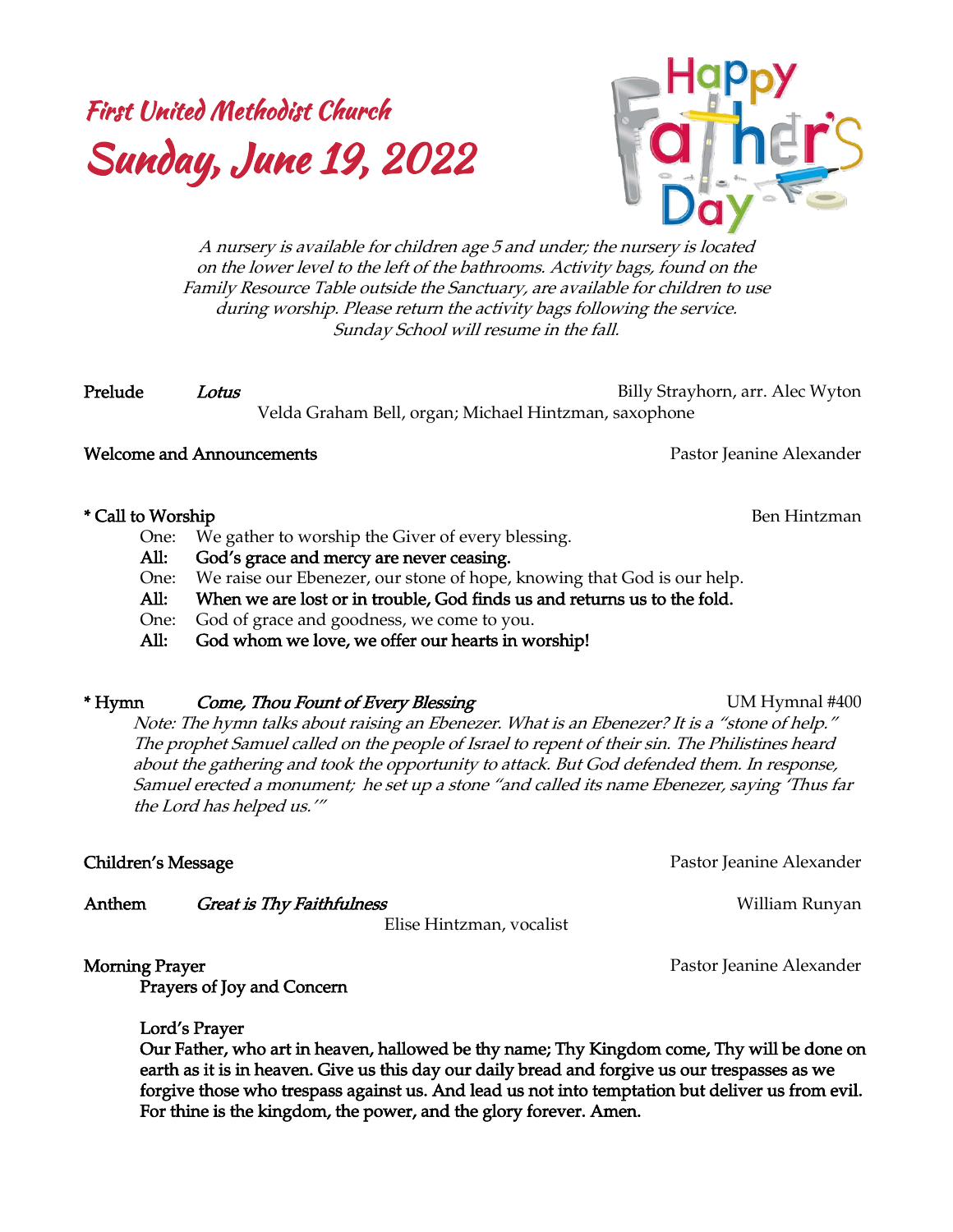### *Luke 15:11-32*

- *One: Then Jesus said, "There was a man who had two sons. The younger of them said to his father, 'Father, give me the share of the property that will belong to me.'*
- *All: So he divided his property between them.*
- *One: A few days later, the younger son gathered all he had and traveled to a distant country and there he squandered his property in dissolute living. When he had spent everything, a* severe famine took place throughout that country and he began to be in need. So he *went and hired himself out to one of the citizens of that country, who sent him to his fields to feed the pigs. He would gladly have filled himself with the pods that the pigs were eating; and no-one gave him anything. But when he came to himself, he said, 'How many of my father's hired hands have bread enough and to spare, but here I am dying of hunger! I will get up and go to my father and I will say to him, 'Father, I have sinned against heaven and before you; I am no longer worthy to be called your son; treat me like one of your hired hands.'*
- *All: So he set off and went to his father. But while he was still far off, his father saw him and was filled with compassion; he ran and put his arms around him and kissed him.*
- *One: Then the son said to him, 'Father, I have sinned against heaven and before you; I am no longer worthy to be called your son.' But the father said to his slaves, 'Quickly, bring out a robe – the best one – and put it on him; put a ring on his finger and sandals on his feet. And get the fatted calf and kill it, and let us eat and celebrate; for this son of mine was dead and is alive again; he was lost and is found!' And they began to celebrate. Now his elder son was in the field, and when he came and approached the house, he heard music and dancing. He called to one of the slaves and asked what was going on.*
- *All: He replied, 'Your brother has come and your father has killed the fatted calf, because he has got him back safe and sound.'*
- *One: Then the older brother became angry and refused to go in. His father came out and began to plead with him. But he answered his father, 'Listen! For all these years, I have been working like a slave for you and I have never disobeyed your command; yet you have never given me even a young goat so that I might celebrate with my friends. But when this son of yours came back, who has devoured your property with prostitutes, you killed the fatted calf for him!'*
- *All: Then the father said to him, 'Son, you are always with me, and all that is mine is yours. But we had to celebrate and rejoice, because this brother of yours was dead and has come to life; he was lost and has been found.'"*

| * Hymn                               | Softly and Tenderly Jesus is Calling                            | UM Hymnal #348; v. 1, 2, 4    |
|--------------------------------------|-----------------------------------------------------------------|-------------------------------|
| Sermon                               | <b>Coming Home</b>                                              | Anne Miller                   |
| <b>Offering Our Gifts and Tithes</b> |                                                                 | Pastor Jeanine Alexander      |
| * Hymn                               | God of the Sparrow, God of the Whale                            | UM Hymnal #122; v. 1, 4, 5, 6 |
| <b>Benediction</b>                   |                                                                 | Pastor Jeanine Alexander      |
| Postlude                             | Amazing Grace! How Sweet the Sound!<br>Velda Graham Bell, organ | arr. George Shearing          |

*\* please stand as you are comfortable*